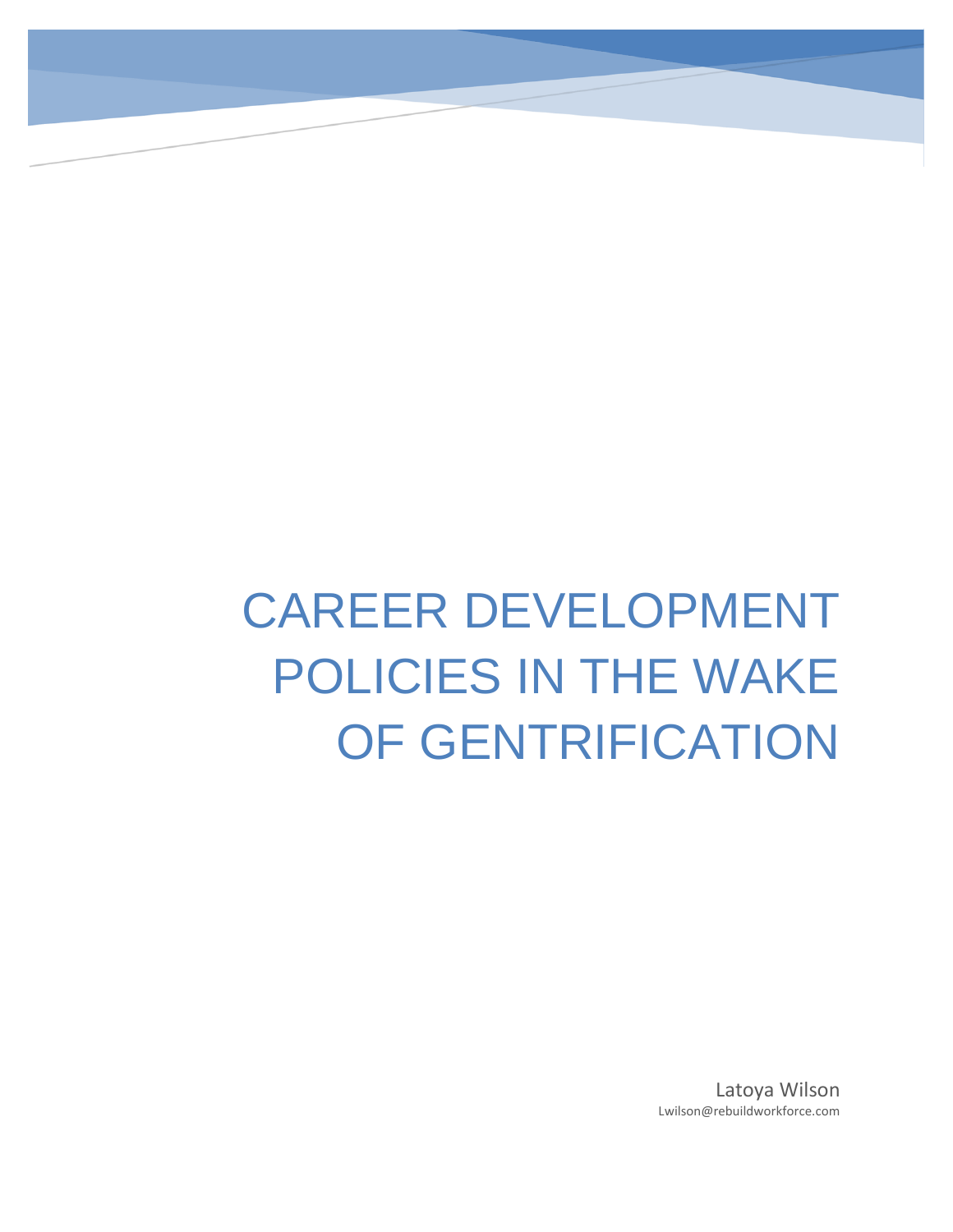#### **Overview**

There are different facets on how to solve issues that arise in the wake of gentrification, which affects those whom heavily populated those areas, minorities and low income residents. On the side note, gentrification is a complex term which may, also, classify a young professional who happens to be a minority. Nevertheless, a significant percentage of minorities, whom reside in urban communities, such as Trenton and Camden, have low income and working class status. These traditional residents contributed to what made urban culture unique, despite numerous systemic obstacles. Nowadays, redevelopment projects are increasingly attracting influx of white, upper – class and young professionals, which is shifting the cultural and economic aspect of urbanization. These redevelopment projects may create a financial burden on disadvantaged residents and small businesses, and as a consequence, compel them to relocate elsewhere. My goal is to identify career development and entrepreneurship policies that will provide equal access to opportunities for economic mobility as a strategy of minimizing displacement. Rachel Meltzer (2016) describes gentrification as:

Gentrification, a term coined by Glass (1964), originally referred to a phenomenon of socioeconomic transition: one in which more affluent and more educated "gentry" enter a low-income neighborhood. These changes can bring new services and access to a wider choice of basic goods, more vital and safer streets, and even local employment opportunities.

There are several proposed reasons why more affluent professionals relocate to areas that were historically considered distressed. One of the reasons may be what attracts them to "urbanized" culture, such as art, diversity, walkable access to public transportation and services, and lower property costs. Many of these benefits were not offered in rural and suburban communities, especially for professionals whom work in major cities.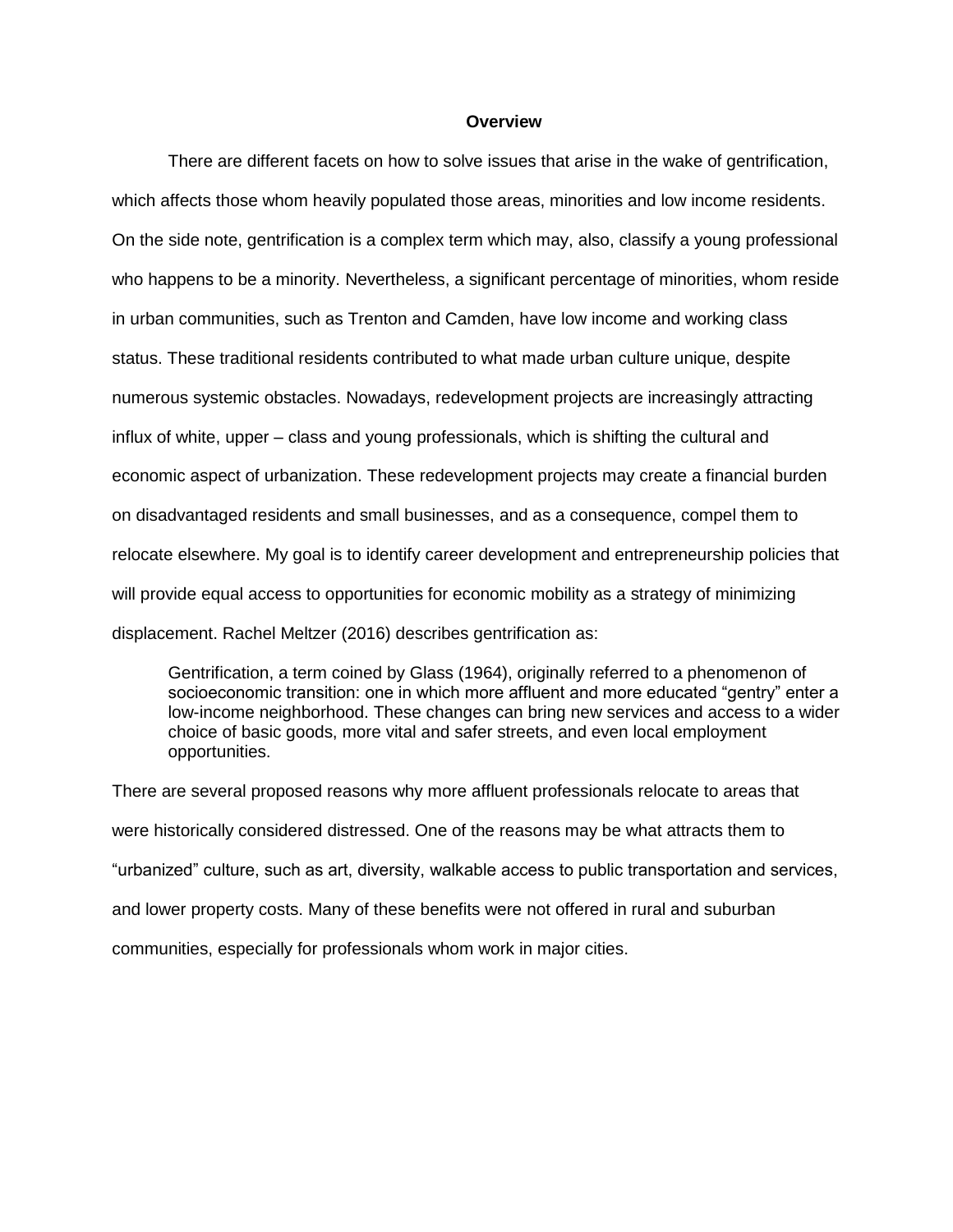### **New Face of Urban Culture**

According to (Rachel Meltzer, 2016), gentrification can disrupt commercially driven neighborhood identities and introduce services and products that do not serve incumbent residents. Gentrified communities have constructed newly built luxurious homes, expensive restaurants, and retail stores that conform to taste of higher income and young professional residents. "Rising rents (and new investments more broadly) can also influence the kinds of businesses that opt into the neighborhood, and, by association, the range and prices of products that they sell" (Meltzer, 2016). Major companies, such as Starbucks, Barnes and Nobles, and Wholefoods are progressively replacing numerous small "community-oriented" stores, coffee shops, and bookstores. Not to mention, a surge of expensive restaurants that offer healthier and pricier meals, since affluent and young professionals tend to be health conscious. Political leaders will be pressured to implement public policies that will, not only, make streets safer, but create programs that meets the demand of gentrifiers. There is, also, an expansion of state funded art, which offers grants and opportunities for artists to earn income. However, a significant percentage of grants fund art programs that are managed by gentrifiers. Therefore, art in the perspective of minorities and low-income artists may, also, be in danger for displacement. Meanwhile, traditional residents are struggling to keep up with higher costs and transitions that associate with gentrification. According to State of NYC Neighborhood and Housing (2015) that population may struggle with higher rent burdens and run the risk of being priced out of their neighborhoods. As property taxes, housing costs, and displacement increase, these cities gradually change into a new face of urban communities.

Brooklyn is a great example, since the city has proposed and completed major developments throughout the years. During the last few years, affluent residents and young professionals have relocated to Brooklyn areas, such as Bedstuy and Flatbush, which were previously occupied by minorities and low income residents. One of the most striking new additions to the skyline will be the borough's first "supertall" skyscraper (Alexandra Leon, 2016).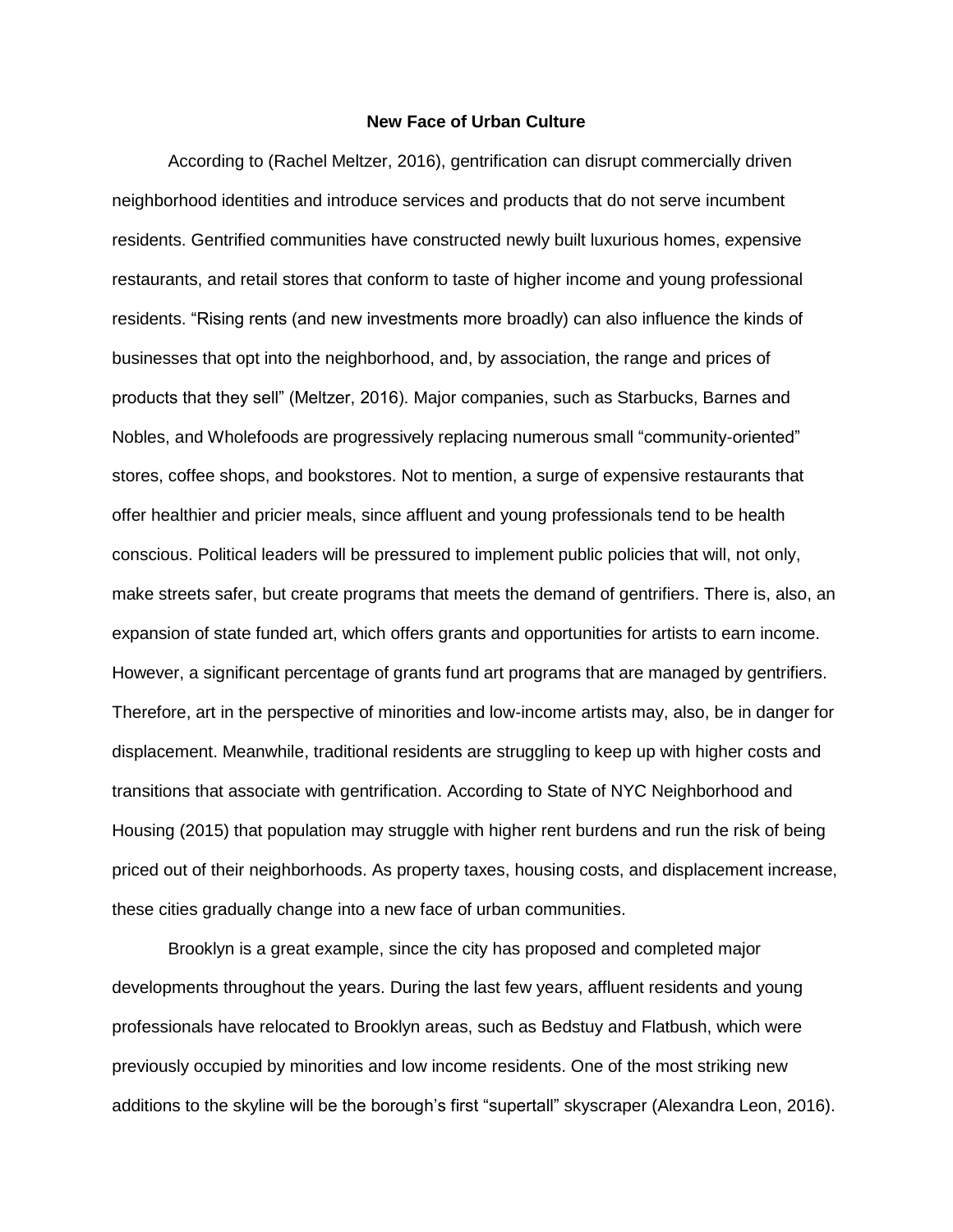Over the years, there has been an expansion of arts district around the Brooklyn Academy of Music and construction of Barclays arena at Flatbush and Atlantic Avenues (Bagli, 2016). Many luxurious apartments offer a certain percentage of affordable housing, but we would need to examine actual prices and availability. Chances are, the waiting list for affordable housing must be enormous, which forces low income applicants to search outside of the city. Furman Center (2016) was able to construct a chart to show how much rent has increased in the wake of gentrification:

| Area                          | <b>Rent Increase percentage</b> |
|-------------------------------|---------------------------------|
| Williamsburg/Greenpoint       | 78.7%                           |
| <b>Bushwick</b>               | 44.0%\$                         |
| <b>Bedford Stuyvesant</b>     | 36.1%                           |
| <b>Sunset Park</b>            | 23.9%                           |
| <b>Brownsville/Ocean Hill</b> | 20.5%                           |

As construction of luxurious apartments increase, we would have to question the fate of nearby public housing that is considered undesirable for affluent residents. Unfortunately, there have been stories about low-residents whom were forced to relocate from communities because their landlords decide to drastically increase rent prices.

### **The Relationship between Income Status and Surviving Gentrification**

The next section analyze income and education attainment of traditional residents, which impacts the ability to afford higher prices from the result of gentrification. In 2014, Brooklyn continued to attract adults with science and engineering college degrees by 12% (Brooklyn Chamber of Commerce, 2016). STEM careers typically pay higher salaries that will allow professionals to afford more expensive housing and services. Several of these professionals may work in Manhattan, but relocated in Brooklyn, when costs were lower than the big city. In 2015, the average annual wage in Brooklyn was \$41,178 compared to \$89,105 in New York City, and \$68,771 in the whole state (Brooklyn Chamber of Commerce, 2016). If a 1 bedroom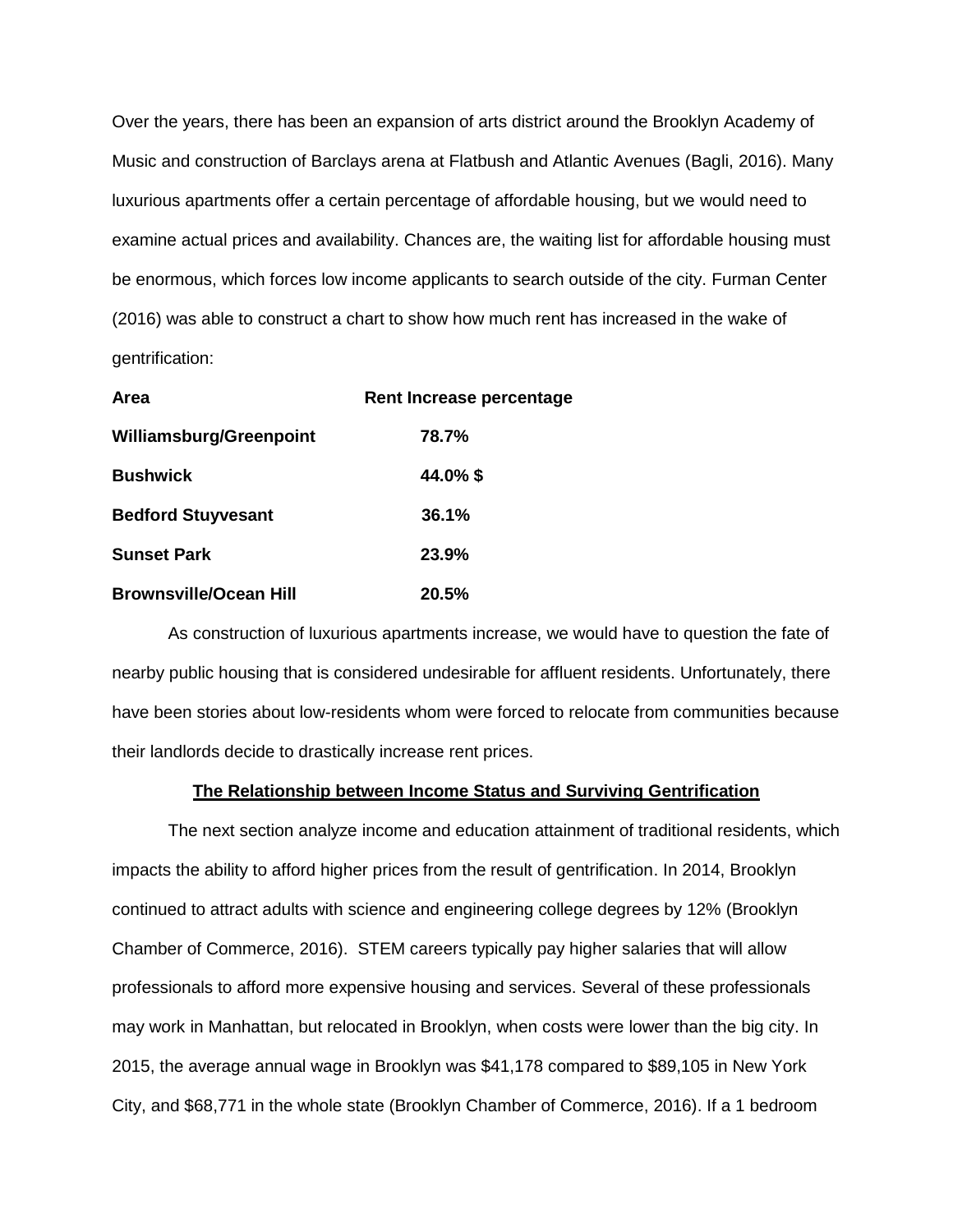apartment costs about \$3,000/month, the average annual wage may not be sufficient to afford higher prices. Since the population of affluent and young professionals increase in Brooklyn, Brooklyn Chamber of Commerce (2016) highlighted the demand of industries that relocated into the area to attract local talents:

| <b>Information</b>                                               | 23.4% |
|------------------------------------------------------------------|-------|
| <b>Healthcare Jobs</b>                                           | 45%   |
| <b>Ambulatory Care</b>                                           | 10%   |
| <b>Management of Companies and</b><br><b>Enterprises</b>         | 13%   |
| <b>Finance and Insurance</b>                                     | 8.5%  |
| <b>Professional, Scientific, and Technical</b><br><b>Service</b> | 4.8%  |

Many of these industries require employees with some type of degrees, certifications, and other competitive skills. Based on US Census (2015), a significant percentage of residents, with only a high school diploma or less, may lack certain credentials to attract employers whom pay higher salaries.

| <b>EDUCATIONAL ATTAINMENT Brooklyn</b>      | Employment | Unemployment |
|---------------------------------------------|------------|--------------|
| Less than high school graduate              | 55.3%      | 12.5%        |
| High school graduate (includes equivalency) | 64.1%      | 10.6%        |
| Some college or associate's degree          | 70.8%      | 9.5%         |
| Bachelor's degree or higher                 | 83.9%      | 5.3%         |

The educational attainment chart shows Brooklyn residents, with some college

experience or degrees have a higher percentage of employment. Hence, increase the possibility

of displacing residents with the lowest level of skills, since they struggle to obtain employment.

| <b>Race Brooklyn</b>                             | Employment | Unemployment |
|--------------------------------------------------|------------|--------------|
| Hispanic (Any race)                              | 54.8%      | 11.6%        |
| White alone                                      | 59.3%      | 7.5%         |
| <b>Black or African American alone</b>           | 53.6%      | 13.8%        |
| American Indian and Alaska Native alone          | 51.1%      | 14.3%        |
| Asian alone                                      | 58.1%      | 8.2%         |
| Native Hawaiian and Other Pacific Islander alone | 67.5%      | 6.0%         |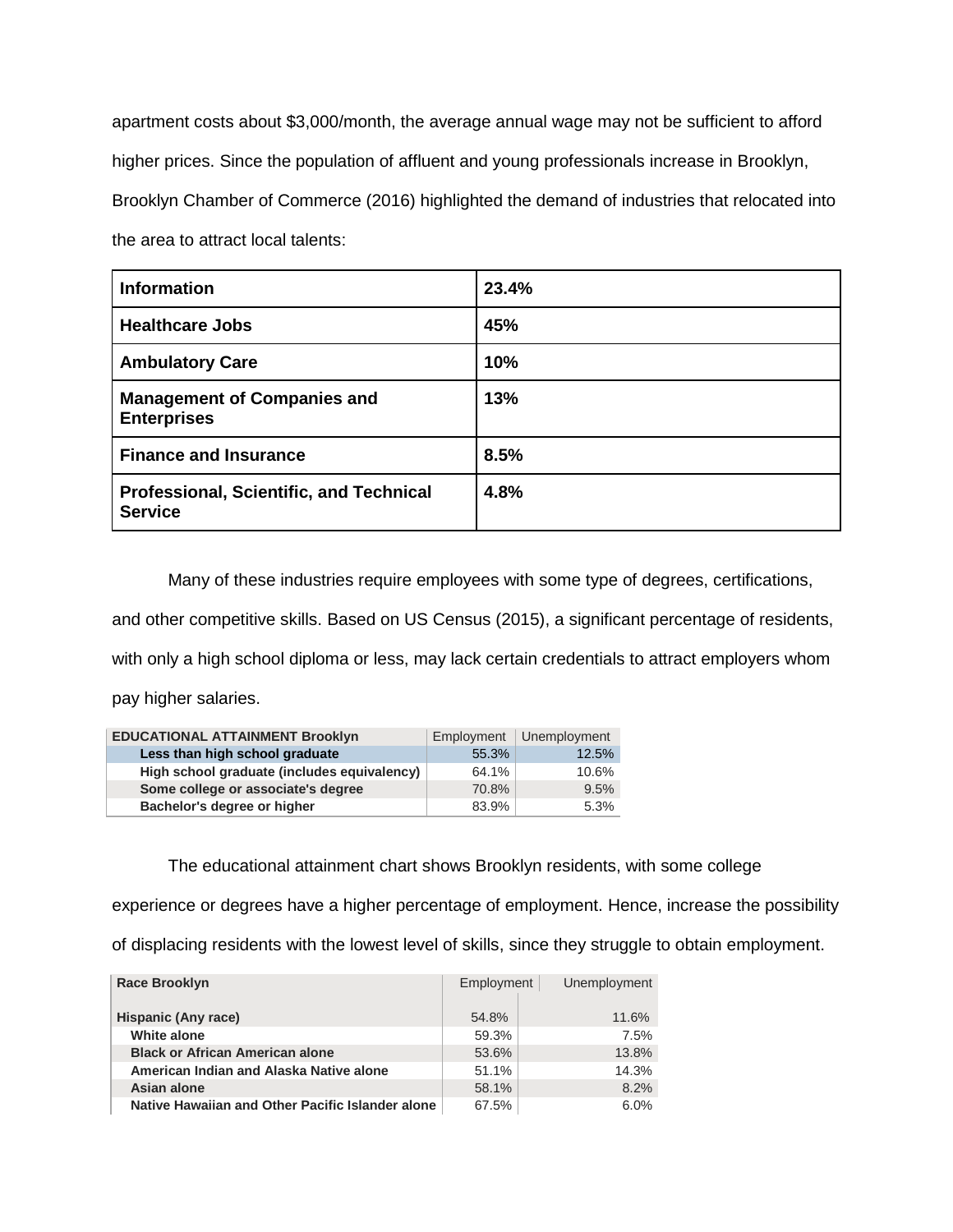| Some other race alone | 55.7% | 10.5%    |
|-----------------------|-------|----------|
| Two or more races     | 60.8% | $11.1\%$ |

The US Census (2015), also show that minorities have the highest percentage of unemployment compare to their white counterpart, particularly Hispanics, Native Americans and African Americans. Therefore, Hispanics and African Americans face the greatest threat of displacement from their communities, which negatively impacts diverse representation. Granting, there may be other factors, besides credentials, that create obstacles for minorities to obtain livable wage employment. Researcher would have to examine the connection between minorities with degrees and certifications, their employment status, and income status. A major issue is that employment does not guarantee residents to live above poverty level. US Census (2015), does show the percentage of workers whom are employed in jobs, but may still experience a possibility for displacement.

| <b>POVERTY STATUS IN THE PAST 12 MONTHS in Brooklyn</b> Employment   Unemployment |       |       |
|-----------------------------------------------------------------------------------|-------|-------|
| <b>Below poverty level</b>                                                        | 36.1% | 27.4% |
| At or above the poverty level                                                     | 76.7% | 7.0%  |

In New Jersey, the former WIA, which is now WIOA grant, was created to train lower skilled and dislocated workers for careers that are in demand. Many students had the opportunity of completing either 2 year degrees or certifications so they can re-enter the workforce and earn higher wages. That program can potentially become a framework for other gentrified communities, like Brooklyn, so that struggling natives can be qualified for higher paying salaries and afford higher rent prices.

## **How Entrepreneurship Should Play a Role in the Wake of Gentrification**

According to Brooklyn Chamber of Commerce (2016), Forbes further predicts that by 2020, 50% of the U.S. workforce will be freelancers (not all of them will be full-time freelancers, but they will be in some capacity). Statistic from Brooklyn Chamber of Commerce (2016) shows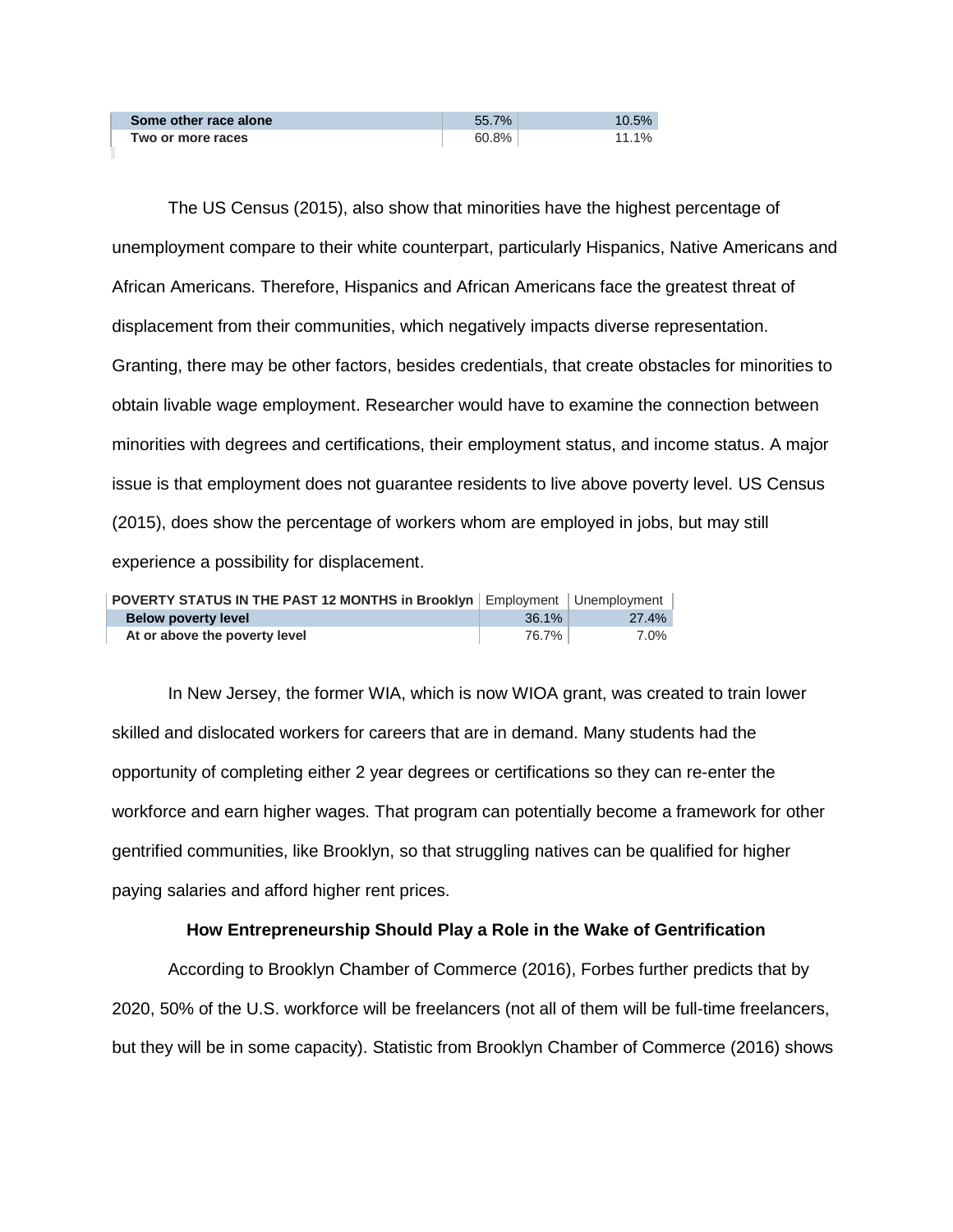that increasing percentage of Brooklyn residents are increasingly forgoing jobs and stagnant wages to start businesses.

|                | 2005-2009 | 2010-2014 | <b>Increase</b> |
|----------------|-----------|-----------|-----------------|
| Incorporated   | 29,474    | 33,014    | 3.540 12.0%     |
| Unincorporated | 98,819    | 106,264   | $7,445 * 7.5%$  |

One major issue is that traditional residents may not know how to research for resources that will assist them with starting businesses. Not to mention, minorities and women more likely experience obstacles when starting and managing businesses.

Based on the research completed by NYC comptroller (2016), "Minority- and womenowned business enterprises (M/WBEs) comprise just over half of all firms in New York City, with 539,447 minority-owned firms and 413,899 women-owned firms". In essence, a significant percentage of minorities and women own businesses play a major role in job creation for NYC. Minority Business Development Agency (2016) was able to highlight multiple barriers that minorities and women tend to experience, which may negatively impact their success.

# **FREQUENCY OF BARRIERS IDENTIFIED BY M/WBES**

| <b>Networking Barriers</b>      | 86%        |
|---------------------------------|------------|
| <b>Bonding Requirements</b>     | 83%        |
| <b>Receiving Timely Payment</b> | 78%        |
| <b>Access to Capital</b>        | <b>77%</b> |
| <b>Discriminatory Attitude</b>  | 66%        |
| <b>Late Bid Notification</b>    | 64%        |
| <b>Large Project Sizes</b>      | 60%        |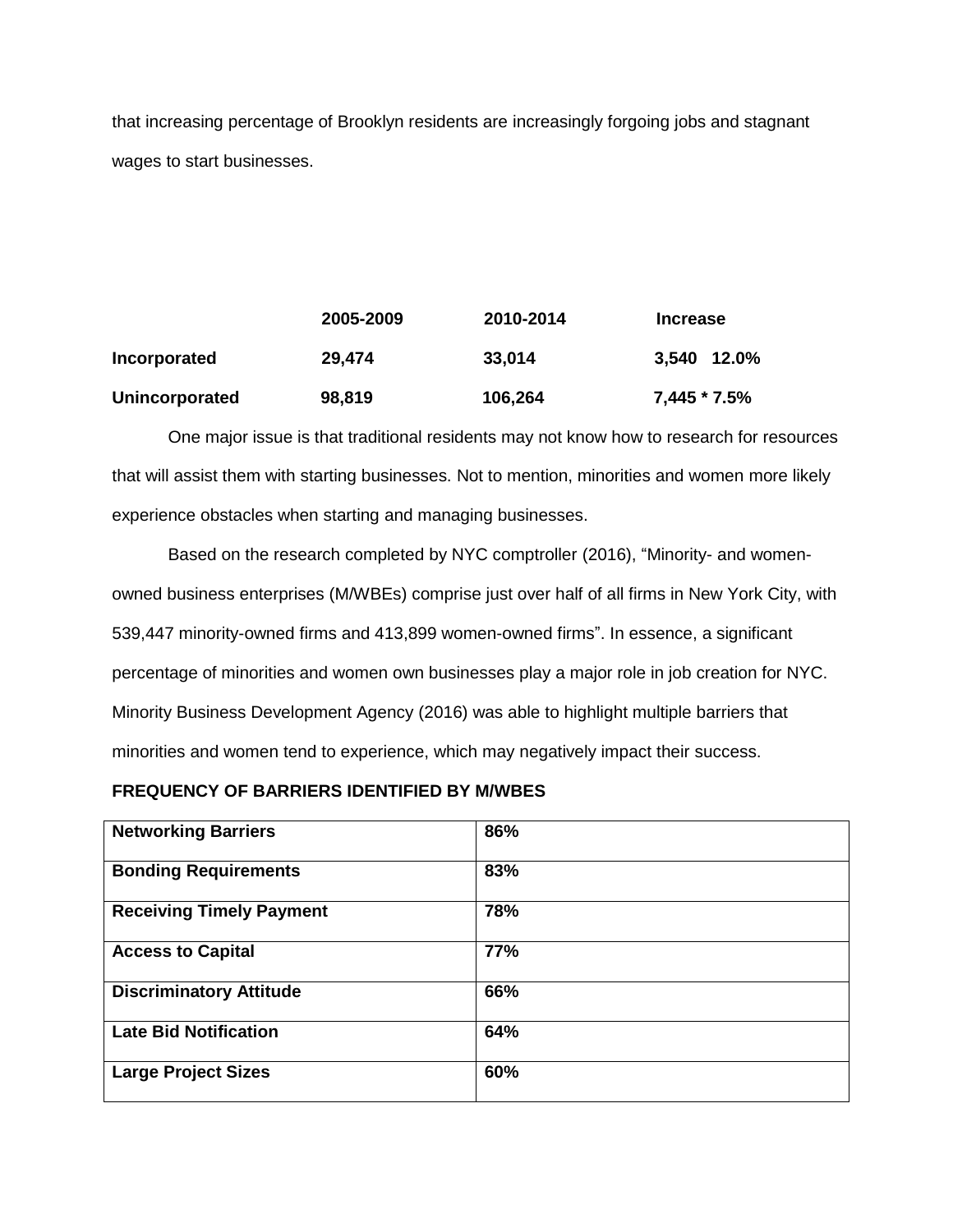| <b>Insurance Requirements</b> | 56% |
|-------------------------------|-----|
| <b>Higher Standards</b>       | 49% |
| <b>Bid Shopping</b>           | 43% |
| <b>Capability Stereotypes</b> | 42% |
| <b>Held Bid</b>               | 41% |
| <b>Double Standard</b>        | 34% |
| <b>DBE Stigma</b>             | 14% |

Based on the report, Minorities and women owned businesses are receiving insufficient amount of funding to start businesses. "In Fiscal Year (FY) 2016, the City procured \$15.3 billion worth of goods and services, but only 4.8 percent went to M/WBEs. In total, only 994 certified M/WBEs received payments from the City during the entire fiscal year". (NYC Comptroller, 2016). Wealth gap, especially between minorities and their white counterparts is extensive, which diminishes a chance for them to obtain enough capital or collateral. "Black households own an average of \$85,000 in wealth and Latino households own an average of \$98,000, compared to \$656,000 for White households" (NYC Comptroller, 2016). Wealth gap may, also, contribute to the reason why an increasing number of White affluent professionals are controlling the urban scene, while minorities experience displacement. When you are experiencing complications, such as; low credit or lack thereof, and high debt, your dream in building wealth diminishes.

Consequently, as property taxes doubles or triples, rental business properties drastically increase, which place small and minority owned businesses at a disadvantage. Today's economic success depends heavily on your network, but the research shows that minorities will less likely obtain this type of support. Experiencing negative stereotypes and discrimination coerce minorities into working two times harder, compare to their white counterpart, to win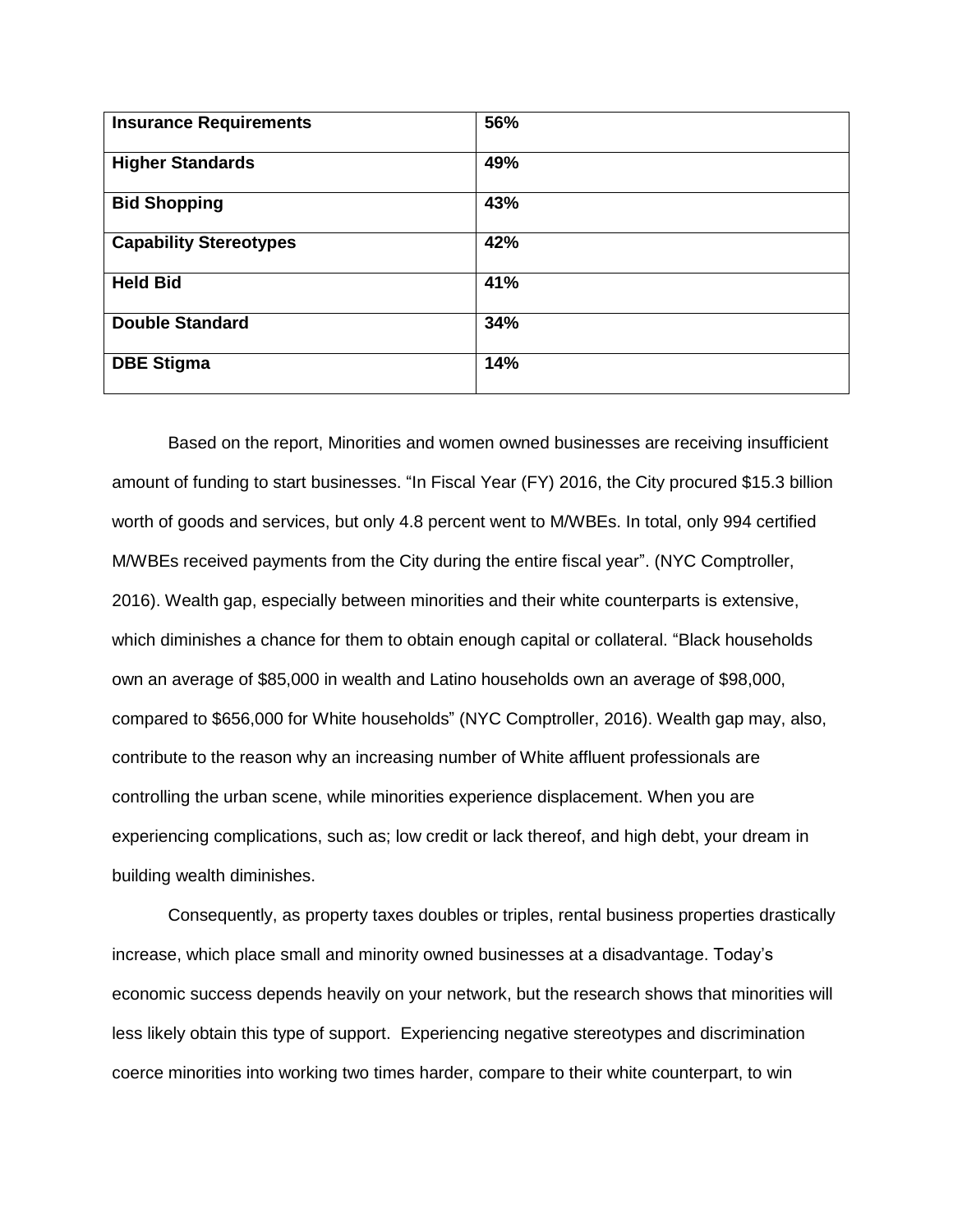contracts. In addition, many minorities may not have the resources that will allow them to search for and bid on contracts in a timely manner. According to the chart from Comptroller (2016), not only minorities experiencing difficulty receiving financial support, but also generate enough revenue to create adequate local jobs.



## **Conclusion**

White, professionals, and upper class will continue to transform the cultural and economic aspect of urbanization, despite opposition from traditional inner city residents. Building wealth may play a significant role in allowing traditional residents to take back some control of their neighborhoods. Low income residents will continue to experience hardship and displacement unless they develop a mindset of working towards increasing their wealth. Most importantly, complete educational programs that will train for industries that pay higher wages. Not to mention, expand credit building and financial workshops so that these individuals gain more knowledge on how to handle their finances.

Another proposal is expanding STEM and entrepreneurship programs in K-12 schools that are heavily attended by minority and low income students. Training inner city youth to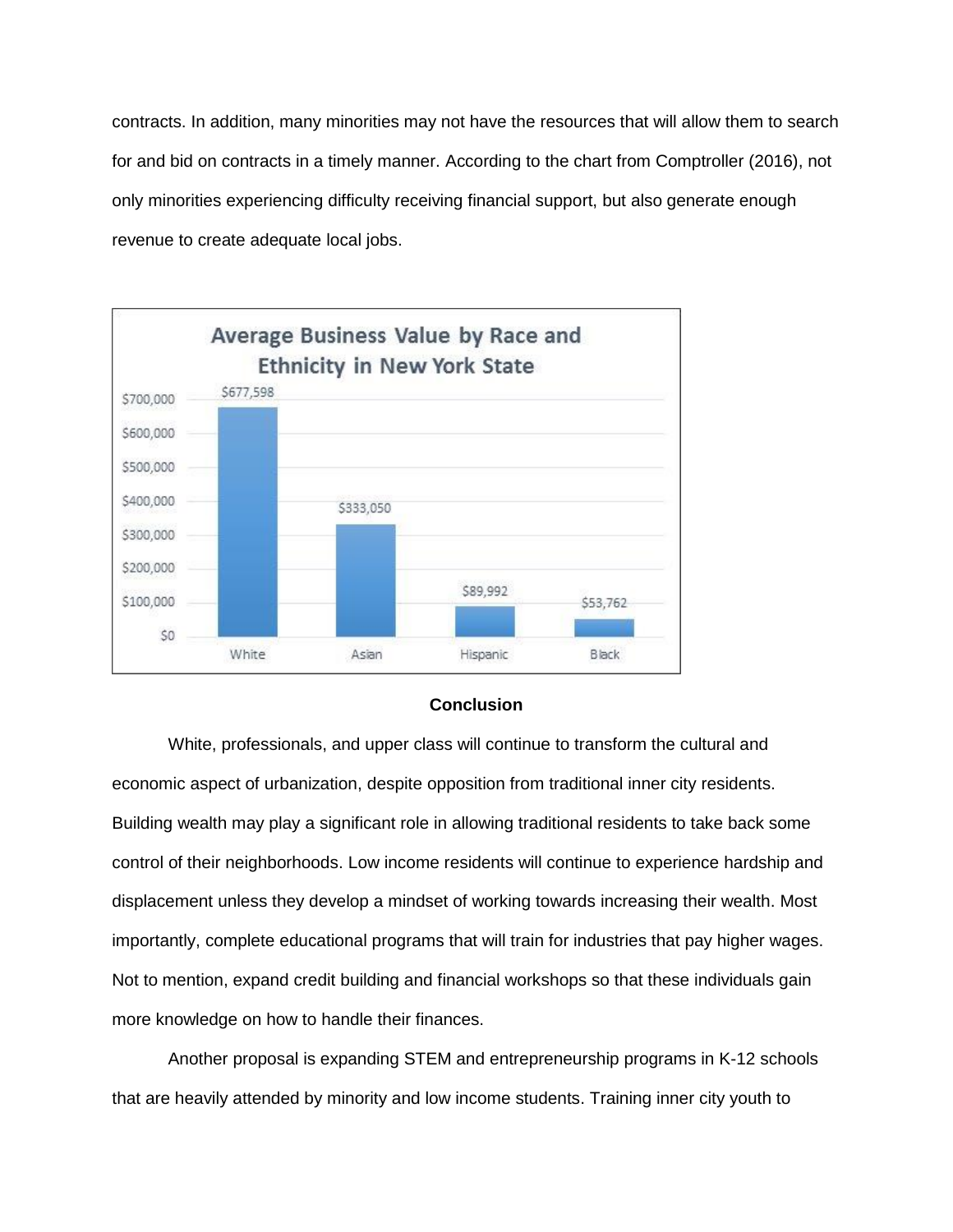become innovative and entrepreneurs is beneficial, since they are impressionable, flexible, and have fewer responsibilities. Communities should organize mentor programs that will introduce inner youth to highly skilled careers, especially professions in leadership positions. For an example, programs should introduce students to careers in government or law enforcement with hopes that they will develop interest in those fields. The most effective mentors would be professionals whom grew up in impoverished communities so that students recognize that success is possible, despite circumstances.

Minority and women entrepreneurs may have to consider participate in political process so they can advocate for policies that will minimize barriers to grow their businesses. Most importantly, State funded MWBE programs should assertively expand their outreach and free workshop programs in inner cities. Rising Tides, a non-profit entrepreneurship program, has been providing small business workshops for low-income residents in cities, such as Elizabeth. Since, discrimination is a reality, increasing the number of minority and women owned businesses may play a critical role in creating career opportunities for their communities. Encourage young artists to advocate for grants so they can introduce art to the community based on their perspectives.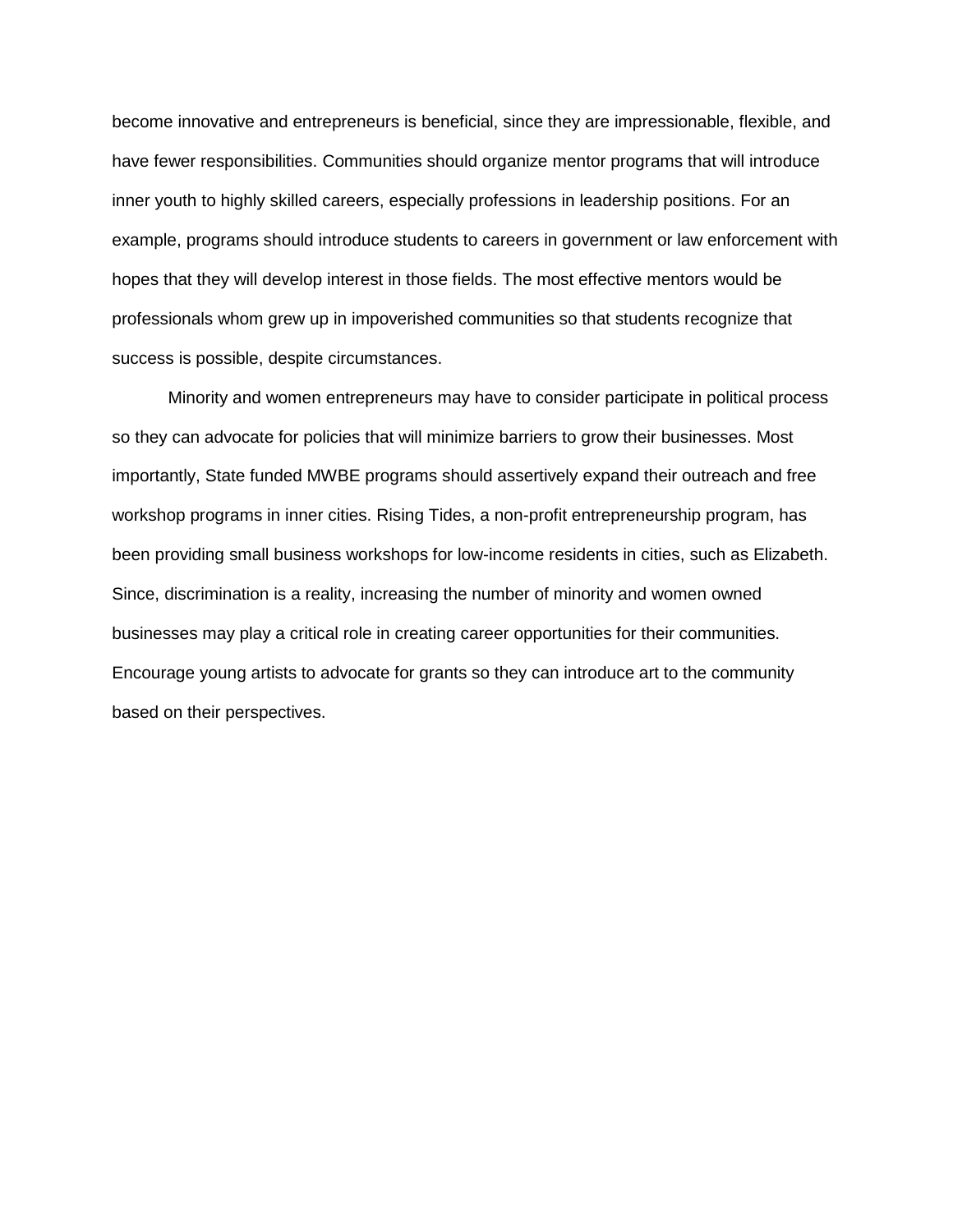## **Sources**

Minority Business Development Agency. 2016. Contracting Barriers and Factors Affecting Minority Business Enterprises: A REVIEW OF EXISTING DISPARITY STUDIES Retrieved from [https://www.mbda.gov/sites/mbda.gov/files/migrated/files-](https://www.mbda.gov/sites/mbda.gov/files/migrated/files-attachments/ContractingBarriers_AReviewofExistingDisparityStudies.pdf)

[attachments/ContractingBarriers\\_AReviewofExistingDisparityStudies.pdf](https://www.mbda.gov/sites/mbda.gov/files/migrated/files-attachments/ContractingBarriers_AReviewofExistingDisparityStudies.pdf)

Meltzer, R. (2016, July 13). Gentrification and Small Business: Threat or Opportunity.

*Forthcoming in Cityscape.* 18, 3. Retrieved from [https://www.philadelphiafed.org/-](https://www.philadelphiafed.org/-/media/community-development/events/2016/research-symposium-on-gentrification/pdfs/meltzer.pdf?la=en)

[/media/community-development/events/2016/research-symposium-on-](https://www.philadelphiafed.org/-/media/community-development/events/2016/research-symposium-on-gentrification/pdfs/meltzer.pdf?la=en)

[gentrification/pdfs/meltzer.pdf?la=en](https://www.philadelphiafed.org/-/media/community-development/events/2016/research-symposium-on-gentrification/pdfs/meltzer.pdf?la=en)

Asante-Muhammad, D., Collins, C., Hoxie, J., & Nieve, E. (2017). The Road to Zero Wealth. How the Racial Wealth Divide is Hollowing Out America's Middle Class. *Prosperity Now Institute for Policy Studies.* Retrieved from [https://prosperitynow.org/files/PDFs/road\\_to\\_zero\\_wealth.pdf](https://prosperitynow.org/files/PDFs/road_to_zero_wealth.pdf)

Report Analyzes New York City's Gentrifying Neighborhoods and Finds Dramatic Demographic Shifts. (2016, May 9). *NYU Furman Center*. Retrieved from

[http://furmancenter.org/files/sotc/Part\\_1\\_Gentrification\\_SOCin2015\\_9JUNE2016.pdf](http://furmancenter.org/files/sotc/Part_1_Gentrification_SOCin2015_9JUNE2016.pdf)